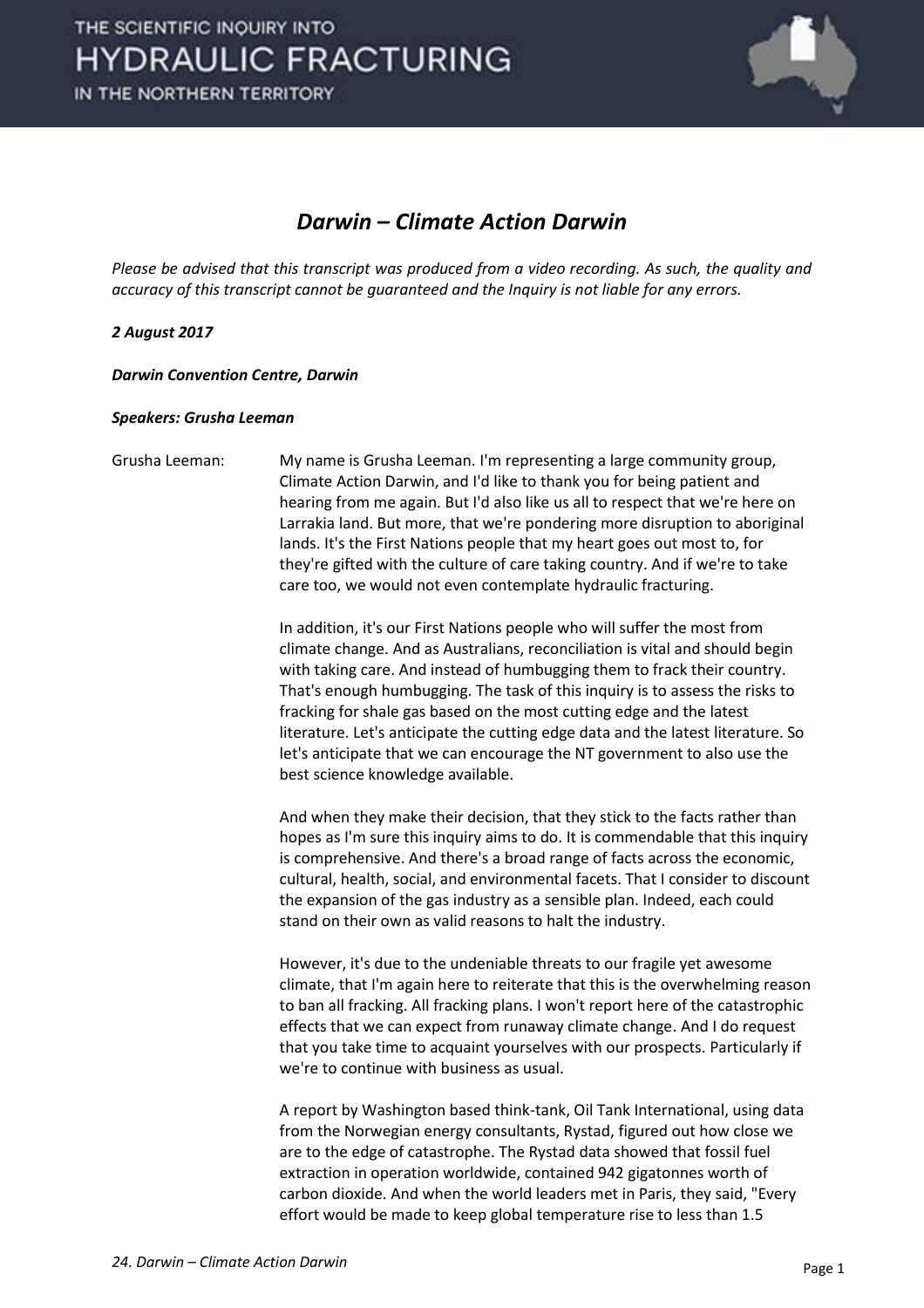

degrees". To have a fifty-fifty chance of meeting that goal, we can only release about 353 gigatonnes more of carbon dioxide.

 Clearly, 942 is greater than 353. Much greater. To have just a breakeven chance of meeting the 1.5 degree goal, we solemnly set in Paris ... and we need if we want to keep living here with our lifestyle and our jobs, we'll need to close all of the coal mines and have a phase down of most of the oil and gas fields that we're currently operating. Long before they're exhausted. We simply cannot start new ones.

 So unless someone can summon the likes of Harry Potter, or Wonder Woman to vanquish the potential gases, we must start a steep managed decline of the fossil fuel industry, immediately. We don't have to flick switches off tomorrow, but we just can't frack the Northern Territory. If we want to have a livable climate, we cannot keep doing what we're doing. Leaving fossil fuels in the ground is the only realistic option.

 What's unrealistic is to imagine that we can somehow escape climate change. This is the science, this is the facts. The risks are clearly, utterly unacceptable. I must say it is commendable that you've dedicated a whole chapter to greenhouse gas omissions, chapter nine. Unfortunately, I find that it's alarmingly misguided. From the beginning, the report states that the greenhouse gas emissions may add to the risk of climate change.

 Clearly a fence sitting denial viewpoint, this is not scientific. And appalling to be seen from a report from an Australian scientific inquiry. Fortunately, the very next paragraph makes it clear you do understand that greenhouse gas emissions are known to be major contributors to climate change. We're way past the time of giving space to deniers and I hope that you desist from using the word 'may', when it is known. Please stick to the facts, the science.

 It's heartening that there's recognition of the immense task that our agreeing to the Paris Agreement is. And that the largest contribution to Australia's greenhouse gas footprint is stationary energy, which includes gas production and combustion. And that the methane is considered to have a warming potential of up to 87 over twenty years. And that methane is a major contributor to upstream greenhouse gas emissions for shale gas.

 It's appropriate to see consideration of cradle to grave contributions of the greenhouse gas emissions, but it's likely that there's several underestimations in this report. It's not clear, for example, but it's possible that not all the upstream emissions were included in the quoted study. Things like, the long distance diesel tankers, the FIFO flights, and the concrete plugging that might have to be omitted. Concretes a big emitter. I'm sorry, I couldn't quite see them in there. I mean, possibly they were included. It's not clear.

 There's also the known fugitive omissions. It's welcome that finally if it's being made to be less polluting, but it's also difficult to rely on hypothetical rates of pollution from new technologies and practises. In section 9.4 it says,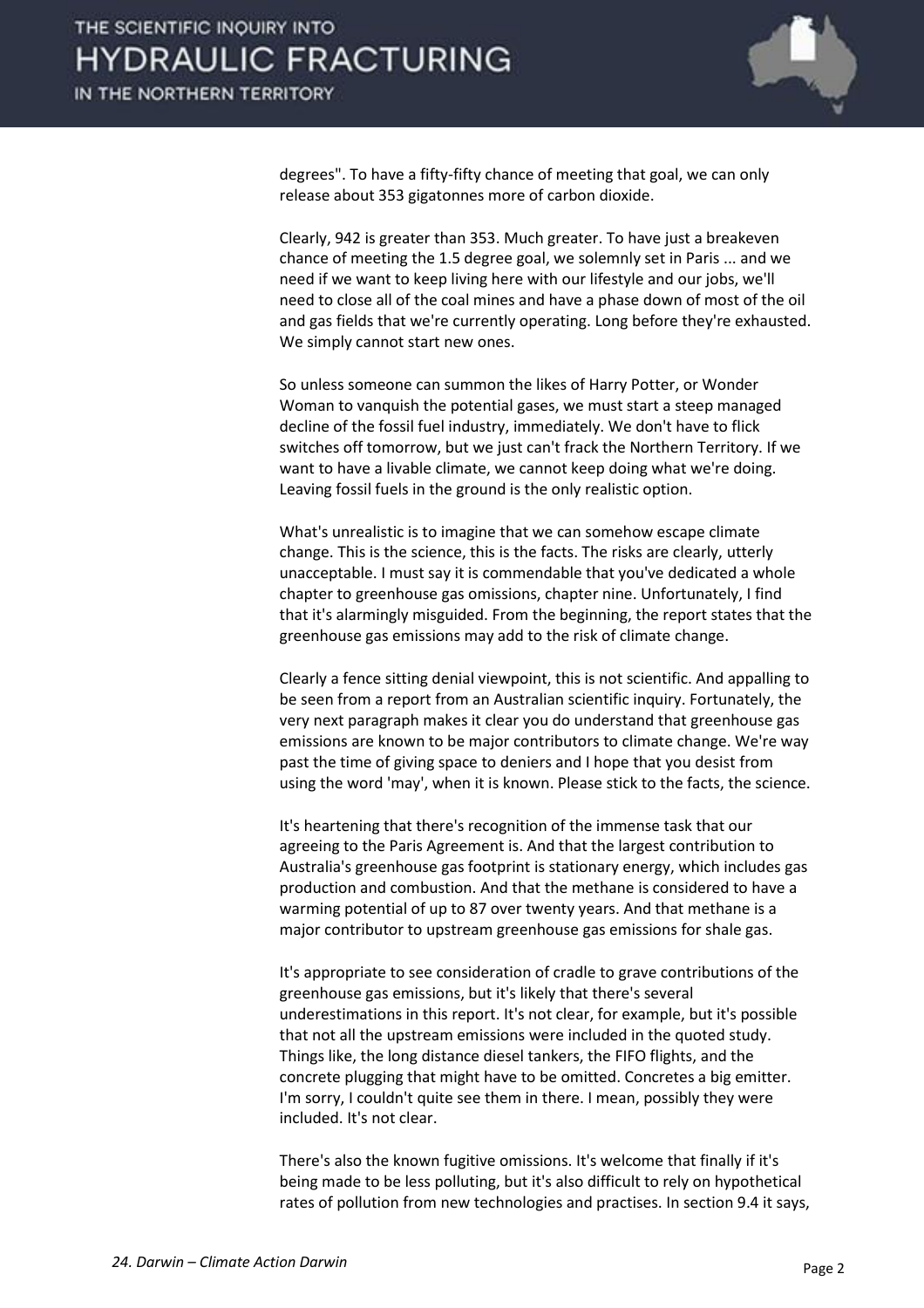

"The parameters were adjusted to reflect potential emission reduction technologies ... adjusted to reflect potential emission reduction technologies, and the hypothetical well scenario for greenhouse gas emissions that are lower than historical practises". These look likes hopes, and as such cannot be properly relied on until proven and completely adopted.

 The fact that technologies like reduced omission completions are only recently being rolled out is a testament to show how shoddy this industry is and how sad it is that we're only now considering them. Yet we still see flares and venting. This rip and ship mentality, which is common in the Northern Territory, is a huge part of the reason we have climate change today. I hope such practises are ceased.

 Then there's the hidden fugitive omissions. In the studies quoted in the report, it's not apparent. I mean, maybe they were there, I just couldn't see that they'd included them. That there was any mention of measurements taken for the fugitive methane omissions that were not associated with the direct activities, those further away from the well head. And this has been reported to be potentially very high.

 And this means that the figures quoted are likely to be an underestimation and possibly a massive underestimation. It's very important to avoid the mistake of assuming that all the methane emissions are from the well head. Researchers from the Southern Cross University recently found that environmental fugitive omissions to be significant. They measured clearly much higher atmospheric methane omissions in the Queensland Gas Fields.

 In section 9.6, it's a little staggering that the report states, "It's essential to undertake baseline monitoring of methane levels in soils and atmosphere before drilling commences". The first reason this is concerning is that if we wait until after the initial drilling has been done, it should be no longer, really a baseline measurement cos it's after. Before ... anytime a hole is drilled in the ground, potential pathways for gases to be released, can be created. They are created.

 So, the so called baseline measurements, when done after exploration, should be much more extensive to ameliorate any possibility increases from exploration. The second reason that this quote is concerning, is why are there no suggestions for monitoring methane in the waters? Only the soils and atmosphere were indicated for monitoring. However, in section 5.3.2, in your report, the Western Australia report recommended monitoring of groundwater for methane prior to hydraulic fracturing.

 And yet, here in section 9.6, a section dedicated to the monitoring of greenhouse gases, the water monitoring is omitted. There are waters in the arid outback, people have lived there for tens of millennia, there's precious groundwater, springs, ephemeral water bodies, and periodically mass floodings that can close the Stuart Highway to traffic and turn the country a wonderful green.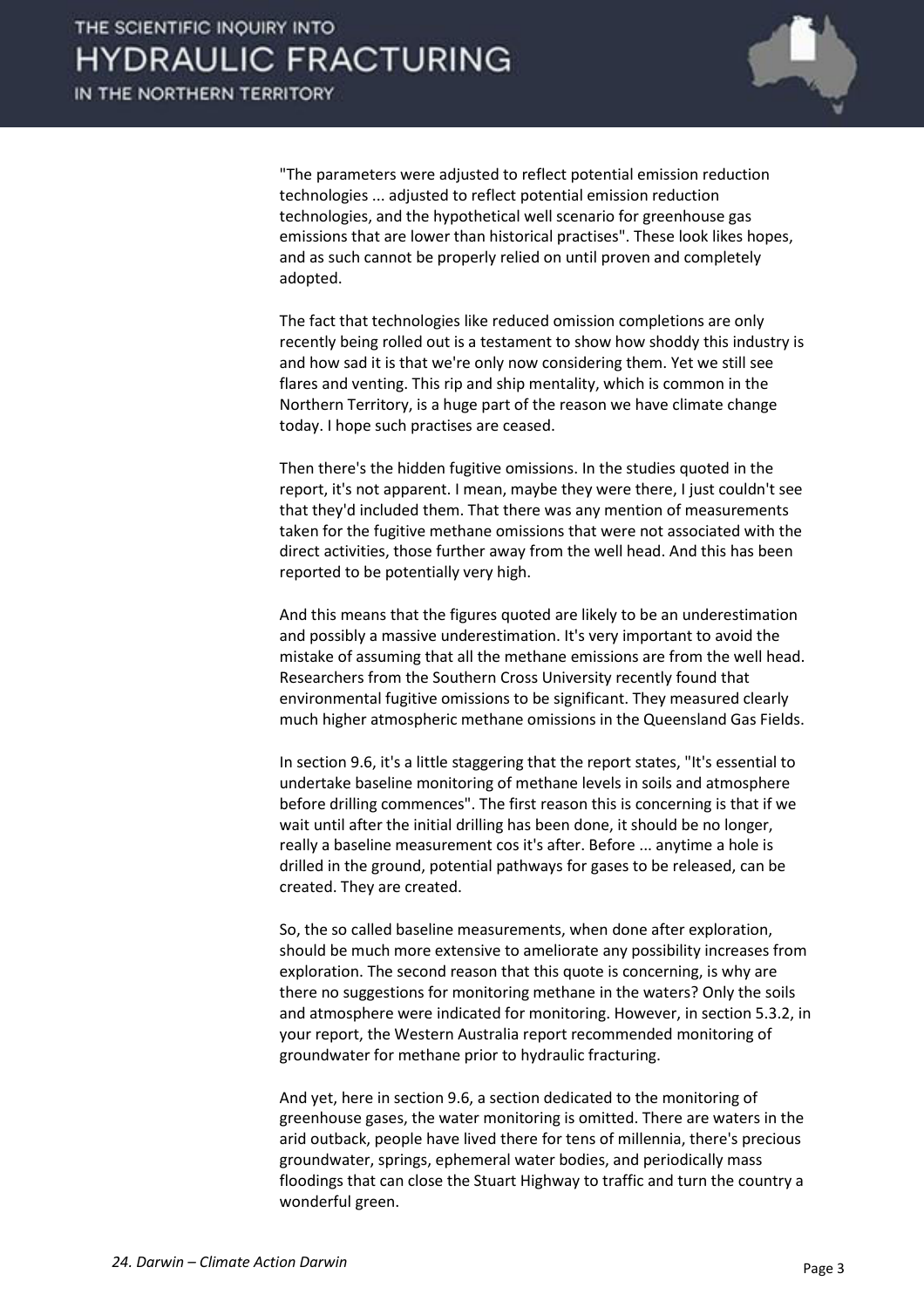

 Surely comprehensive monitoring would include determining whether fracking releases methane via the waters, wouldn't it? But nevertheless, monitoring and reporting in themselves do nothing to diminish risk. Like counting broken eggs, it's only use is to attempt to prevent it from repeating. Monitoring cannot prevent omissions that may occur. And yet, if they were reported to be increasing, would the operations then be shut down?

 For that's the only way to prevent environmental fugitive omissions from recurring or increasing. Instead, there's a mention of focusing on the cost effective risk mitigation strategies in section 9.9. That's what venting and flaring are, no thank you. Cost effective too often means cheap and nasty. It's not acceptable. What's most glaring, in this chapter 9, this report, is the inadequacy of the greenhouse chapter. Is the pretence that the NT fracked gas replaces coal and is cleaner than it.

 What's clear is that the major fact about greenhouse gas emissions is missing. It's now 2017, and we have no longer any more wriggle room for pollution. I first learned about how bad this was in 1989, when I first went to university in Sydney. Time's up. In an ideal world, we would have a strong emissions trading scheme, where our fuel would be subject to a guarantee of displacement. Whether it be send internationally or to the East, but alas, we've still too much room for the deniers and fence sitters.

 We might imagine in this age of not replacing old coal plants, where solar and wind power are increasing, that even without leadership from our governments, that lower carbon energies are replacing the old dirty coal plants. Maybe in place like South Australia, but overall alas no, many reports predict a continued rise or maintenance levels in fuels sources. So it's disingenuous to hope that our gas will help with our still rising greenhouse gas levels.

 Indeed, it's to be expected that in a business as usual world, which we seem to be still embracing even after Paris, that this gas be used in addition to present fuel sources. That's what the study's saying. We continue to ramp up our consumption and still have no targets for a phase out of fossil fuels. Our gas extraction possibilities, which is what they are I hope, are simply not part of any strategy to bring stationary energy emissions to zero.

 It's 2017, no one should be using coal. If all we say for an energy source is that it may be slightly cleaner than a fuel that we know we must retire, then we've nothing to say in its favour at all. And yet, the preliminary assessment of the life cycle greenhouse gas emissions in section 9.8.3, repeats that this ill-founded and illogical justification of the role out of more gas mining.

 Assuming without any basis of evidence, that the gas will displace coal and falsely concluding that this is a good deal. When of course, we should instead be displacing coal with large scale renewables. Let's stick to the facts please. Gas is a dirty fuel. You can only elevate our greenhouse gas emissions. Leaving it in the ground would be much more beneficial.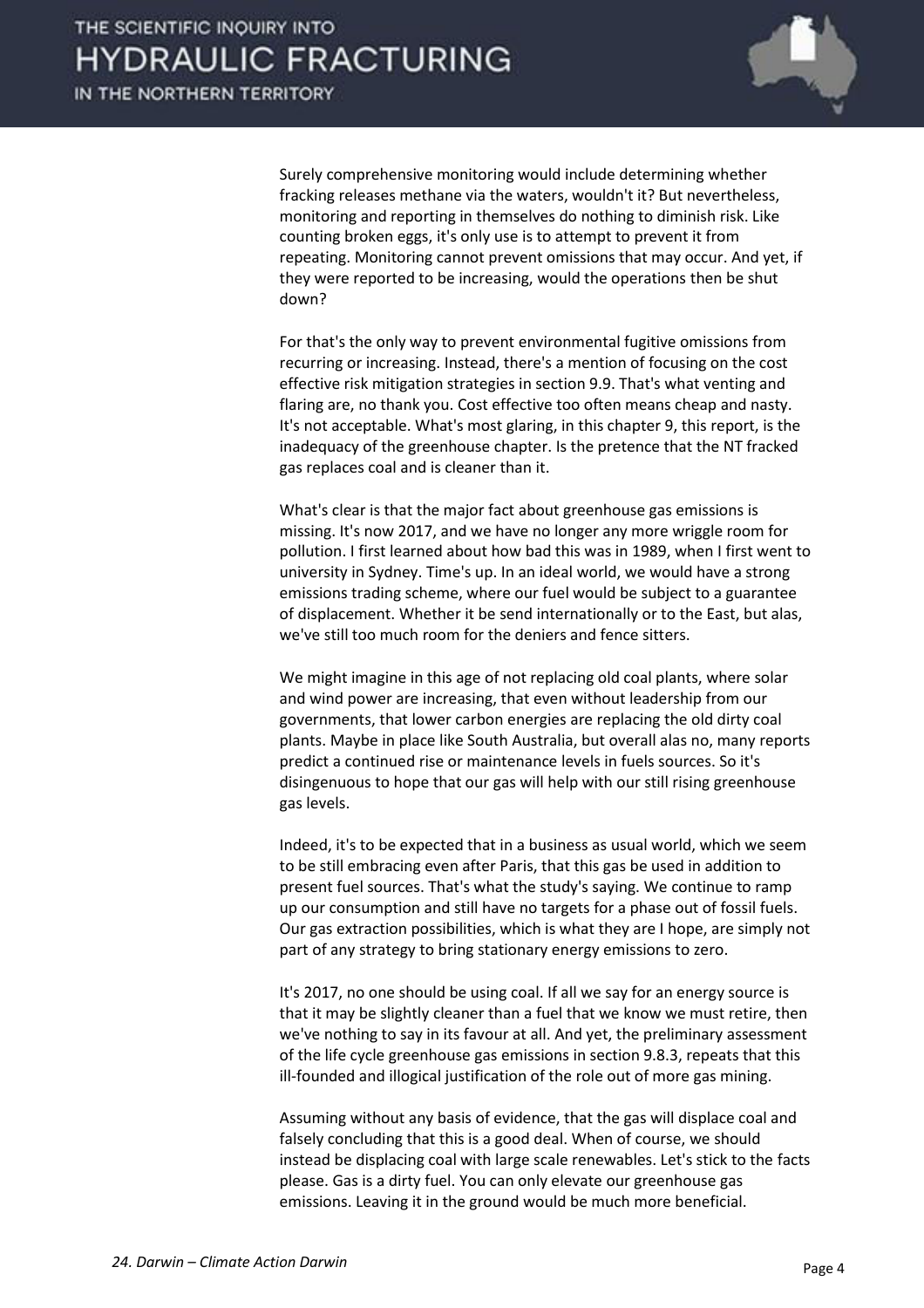

 Now there's a section called Air in 4.2.4, and this section discusses the main greenhouse gases, which are minute components of air. Methane is currently at 1.8 parts per million and carbon dioxide is now 409 parts per million. Both are rapidly rising, but they cannot be detected without instruments, being invisible and smell-less. And, as it's not their composition in the air that is of importance to the air, their potency as greenhouse gases, it would be less deceptive to put them under a section called greenhouse gases or climate change.

 There are issues of importance to air as fracking does pollute it, these of course are tucked in the section in a chapter called Public Health, as if only humans live and breathe air. But back to section 4.2.4, the air section, however deceptively labelled it is rewarding that there are many critical climate change aspects covered. And to learn that this was the major issue for a significant number of community participants. Of course, it is, it's a science.

 However, the interim report seems to suggest that it's merely better measurement and monitoring of methane that we request, ignoring utterly that there are dire consequences from extracting anymore fossil fuels. In section 5.3, I have a question. How safe are the cement plugs over time? There are earthquakes, yes, in the middle of this continent there are earthquakes. And floods, and fire, and the endless baking sunshine.

 As wells are plugged with anything, anything will eventually fail. And they will eventually leak. Just because it may be safe for quite a while, doesn't really make it okay. This is peoples country we're talking about. And our climate. The NT's littered with badly rehabilitated mining ventures, many mitigated in their effects at great tax payer cost.

 If we're to save our planet from more dangerous and unpredictable impacts of climate change, we must stop all new fossil fuel development, immediately. Every day is critical because greenhouse gases are cumulative. Because it's nicer to phase out fossil fuels rather than going cold turkey, we must start now. We could have started a few decades ago, but now's now.

 Our federal government's known to be pretty pathetic on climate change, yet where they're failing increasingly, states and local governments are acting decisively to turn the corner on fossil fuels and roll-out renewable energy. Like more and more governments across the United States of America and Europe, they're deciding that fracking is just too greater risk.

 Already, Victoria's banned fracking, Tasmania has a moratorium and a growing list of councils is declaring their regions frack-free. Increasingly also, towns and cities such as Canberra, Adelaide pledge to be one hundred percent renewable in the short term. We don't need or want new gas. The NT too can ban fracking and switch to a jobs rich renewable energy economy. We have the ability to go one hundred percent renewable.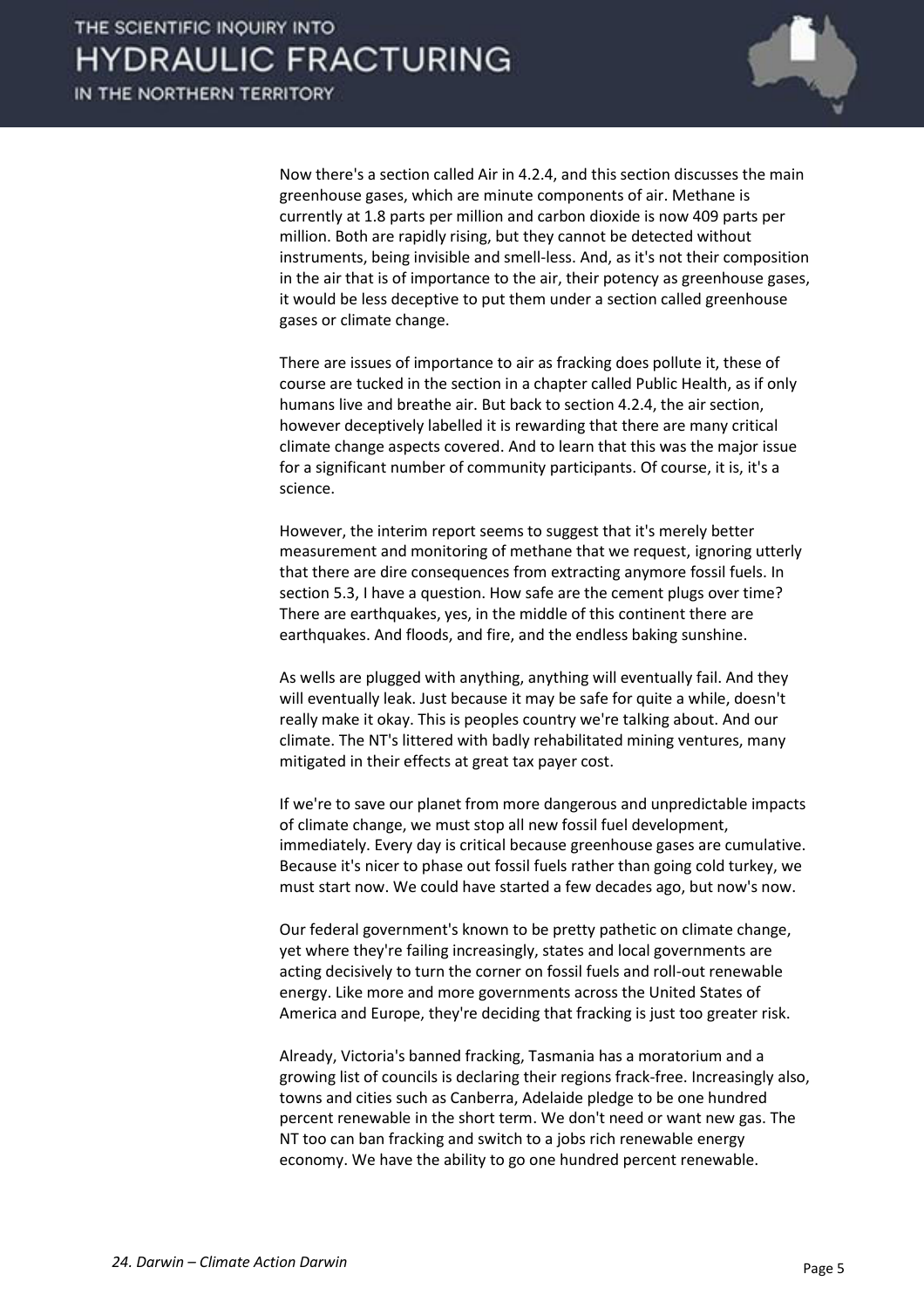IN THE NORTHERN TERRITORY



 The NT is extremely rich in sunshine. We require and unprecedented roll-out of solar and wind power, storage and efficiency technologies, and conservation solutions. Especially for public and active transit. We don't require fracking. It's time we stopped wondering what monitoring and regulations we need to expand more pollution causing fossil fuels, and move to the future. The future is one hundred percent renewable.

 So let's put our focus and limited tax dollars there. The take home message that I have for you is that the full life cycle greenhouse gas burden of our fracked gas is an unacceptable climate destroying disqualification. We have three choices. The first is a gradual managed decline of existing fossil fuel production and its replacement with renewable energy and low carbon infrastructure, which will offer a great potential for employment.

 The second, is following fossil fuel production to continue at current rates for a while longer, followed by a sudden and sever termination in the sector with the dire consequences for both jobs and the economy. Third, continue to produce fossil fuels as we do today, followed by climate breakdown. This will also entail economic breakdown and no jobs. So why is this choice hard to make? Clearly option one is the only sensible choice.

 It entails an end to exploration and all new gas projects. And instead a rollout of renewables. Yet, here we are contemplating option three, as if we have another planet. Or a genie, to fix the pollution of our vital climate. Sticking to science and the facts, as this inquiry promises to do, means we simply cannot accommodate climate sceptics and climate cleaning dreamers. Or those thinking we can go and live on Mars.

 For this, for that's what those who think we can safely expand the fossil fuel industry are, sceptics and dreamers. It's not safe. So let's stick to science and the facts. Climate change is real, and rampantly escalating. Fossil fuel production must halt, if we are to curb climate disaster. So, this inquiry is standing by science, risk minimization, and the facts. And on behalf of Climate Action Darwin, I congratulate you for your wisdom to call for the banning of onshore production of gas in the Northern Territory.

- Justice Pepper: Thank you very much, Ms. Leeman. Do we have any questions from the panel? Dr. Jones?
- Dr. Jones: Just a statement you made about a jobs rich renewable energy economy, would you care to elaborate on that? Because as with most projects, it's been my observation that these are infrastructure projects. Lots of people in construction, but very few afterwards. So, do you have any additional light to shed on that?
- Grusha Leeman: I don't have the figures in front of me. I'm sure if you did a quick Google and asked for it, it would show you that there is a lot more jobs to be had on a long term level, not just for construction, in the renewable energies. It's happening across the world and it's a showing thing, that renewable energy does produce a much more sustainable jobs market. They're clean jobs and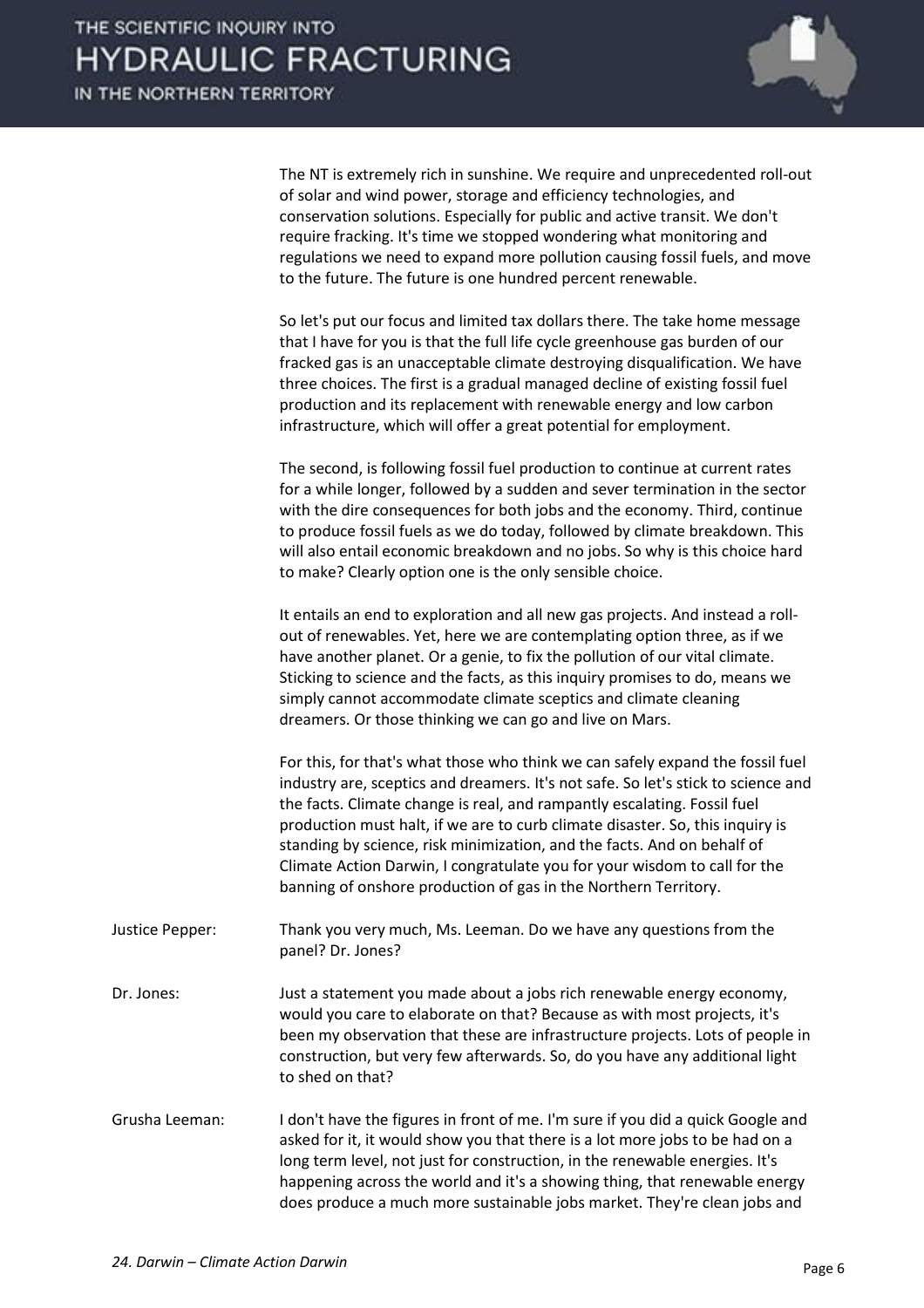# THE SCIENTIFIC INQUIRY INTO **HYDRAULIC FRACTURING**

IN THE NORTHERN TERRITORY



they're jobs for the long term, not just for a short rip and ship mentality. We'll try and put it in our report ... give you a bit more focus.

- Justice Pepper: Yeah, please. That would be good, we'd very much appreciate those figures.
- Dr Beck: Ms. Leeman, thank you very much for your detailed critique of the greenhouse gas area, that's very helpful. I think it's relevant in terms of looking at some of the issues that you raise in terms of ... well let me just step back one. I think we all, most of us, would aspire to having a carbon free environment. It's just, over what time frame that we can get there in a cost effective, and I know you don't like that term, but nevertheless it's an important economic consideration. Now in regard ...
- Grusha Leeman: It's cost effective for who, is what I'm asking.
- Dr Beck: Well, I understand. But, in terms of the recent Finkel inquiry, that published a report that looks at the national electricity market, and they have looked at all the various forms of technologies that can produce electricity. And they clearly say that they are technology agnostic in the way that they approach it. Over the time frame between now and 2034, 35, the percentage of gas used to generate electricity will fall from about currently six percent to something in the order of about three percent. And that gas will transition from being used more for base load to more to support the introduction of renewable energies. It'll help balance out the fluctuations.
- Grusha Leeman: But I'm sure you're aware, Australia isn't in a bubble. Australia isn't in a bubble. Sometimes we export our gas, and so it's the global picture that I was looking at, not just what happens around here.
- Dr Beck: I understand that. But in terms of the total greenhouse gas emissions globally, then fugitive emissions are a relatively small percentage of the total global greenhouse gases. So, yes the globe has got an issue and they need to be reduced, but, trying to put some of the issues into context then fugitive emissions from gas operations are a relatively small percentage.
- Grusha Leeman: Particularly if you don't count them, as has been done in Australia. When you don't actually think about them and if you don't monitor for them, as has been the case. And yes ...
- Dr Beck: I accept ...
- Grusha Leeman: If you look at all those old reports, it really looks like they are insignificant. But I think that any ... it's clear any additional emissions of methane are unacceptable. Like, it's ... we've already done our time with fossil fuels. It's time to consider that it's time to stop.
- Dr Beck: I don't accept that we don't measure. There are estimates that are made and we make comment of that in our report. But I do ...
- Grusha Leeman: There have been reports to show that there has been [crosstalk] ...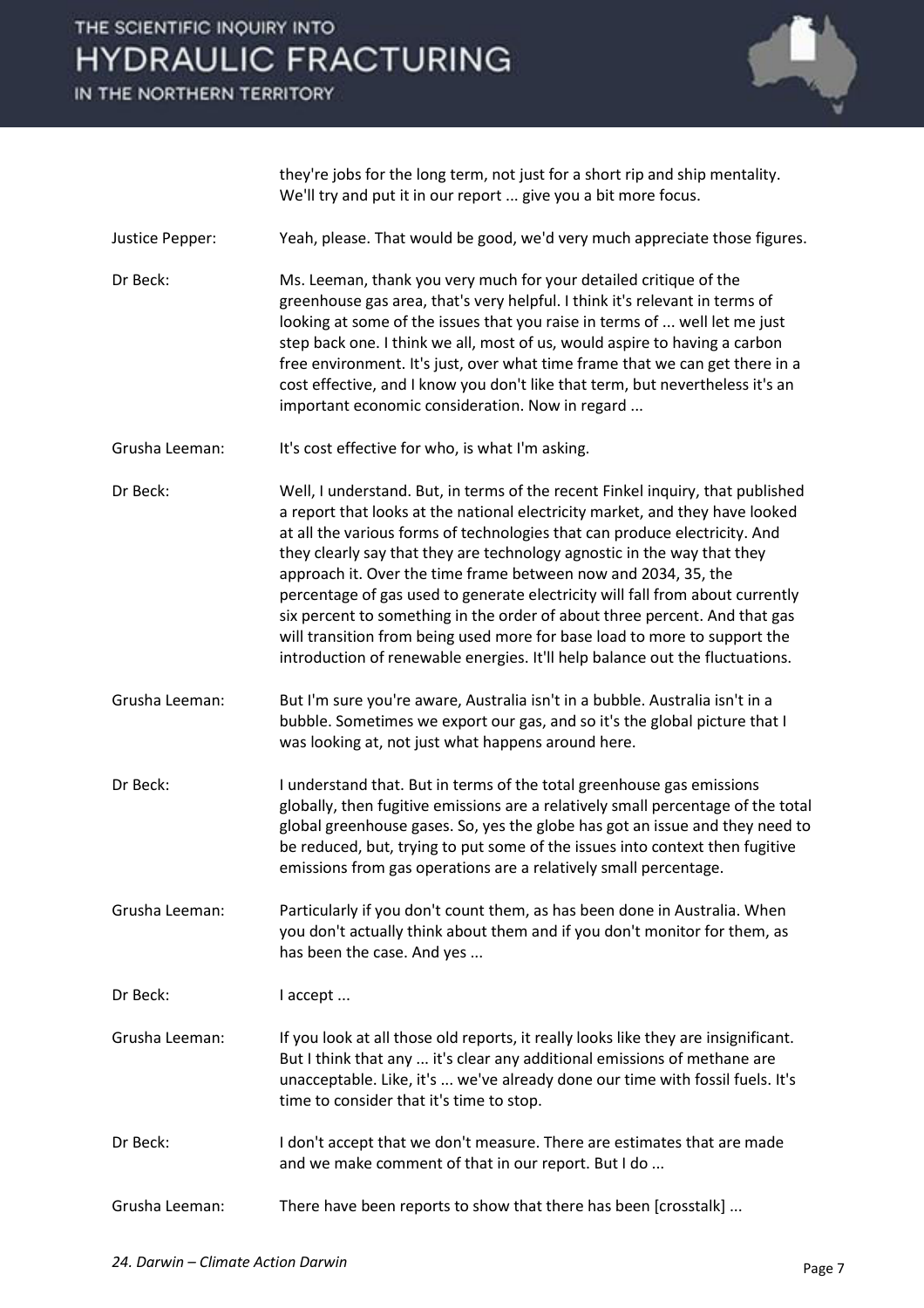### THE SCIENTIFIC INQUIRY INTO **HYDRAULIC FRACTURING**

IN THE NORTHERN TERRITORY



| Justice Pepper: | Can you just let the questioner please just finish his question, thank you.                                                                                                                                                                                                                                                                                                                                                                                                                                                                                                                                                                               |
|-----------------|-----------------------------------------------------------------------------------------------------------------------------------------------------------------------------------------------------------------------------------------------------------------------------------------------------------------------------------------------------------------------------------------------------------------------------------------------------------------------------------------------------------------------------------------------------------------------------------------------------------------------------------------------------------|
| Dr Beck:        | So, there have been some measurements and also estimates. But in the<br>report you were making the observations that maybe were just focusing<br>around the well head. Let me categorically reassure you that the estimates<br>in the report are focused on life cycle from well head through to use. So that<br>includes at the well head, the gathering facilities, the compressor stations,<br>the distribution and transport, and final use of gas. So it's taking the full life<br>cycle into account and those figures are based upon a comprehensive<br>consideration of the full life cycle. And we include figures there that<br>represent that. |
|                 | In terms of gas field operations, we've also documented the recent<br>measurements that have been done in the United States that show a<br>continual trend down in the release of methane. Particularly from the<br>introduction of new regulatory requirements in the United States. So                                                                                                                                                                                                                                                                                                                                                                  |
| Grusha Leeman:  | Yep, I understand that. It's been very slow coming to actually care about<br>what happens, what the pollution that these industries release. But I'm not<br>talking about  and it's great that there's cradle to grave considerations<br>but I'm not talking about what happens at the well head. I'm talking about<br>the fugitive emissions from further downstream. The ones that are actually<br>fugitive because they're not noticed, because they're not within the pad,<br>they're  if you fracture it there can be kilometres away, quite possibly. I'm<br>not saying that I'm an expert in this whole thing.                                     |
| Dr Beck:        | No.                                                                                                                                                                                                                                                                                                                                                                                                                                                                                                                                                                                                                                                       |
| Grusha Leeman:  | I'm just saying that I've read reports that say that it's not necessarily right on<br>the spot that you need to measure them, it can be further away. It could be<br>in the river further over there or seeping out of the soil. It isn't a small<br>project, they're going a long way underground, and it can come up in other<br>places. And I'm not convinced this report didn't mention measuring the<br>migratory methane emissions that are beyond the well head.                                                                                                                                                                                   |
| Dr Beck:        | Okay, a couple of points in response then. I just reiterate that we've used<br>information from overseas to estimate the emissions, not only at the well<br>head but all the way through to final use. So, that includes all the pipelines<br>that distribute the gas. So, the                                                                                                                                                                                                                                                                                                                                                                            |
| Grusha Leeman:  | I'm not talking about pipelines, I'm talking about rivers and fields and things<br>further  not necessarily a part of the infrastructure. They're beyond the<br>infrastructure and there wasn't mention of that.                                                                                                                                                                                                                                                                                                                                                                                                                                          |
| Dr Beck:        | Well, a couple of things in response to that then. Firstly, there is mention of<br>baseline studies and we also are currently looking at the possible<br>introduction of a requirement to measure gas at the gas field. Not at<br>individual pieces of equipment and to set some performance standards<br>against that. So that takes into account a lot of what you're saying in terms<br>of looking at not individual pieces of equipment but an area, a large area.                                                                                                                                                                                    |